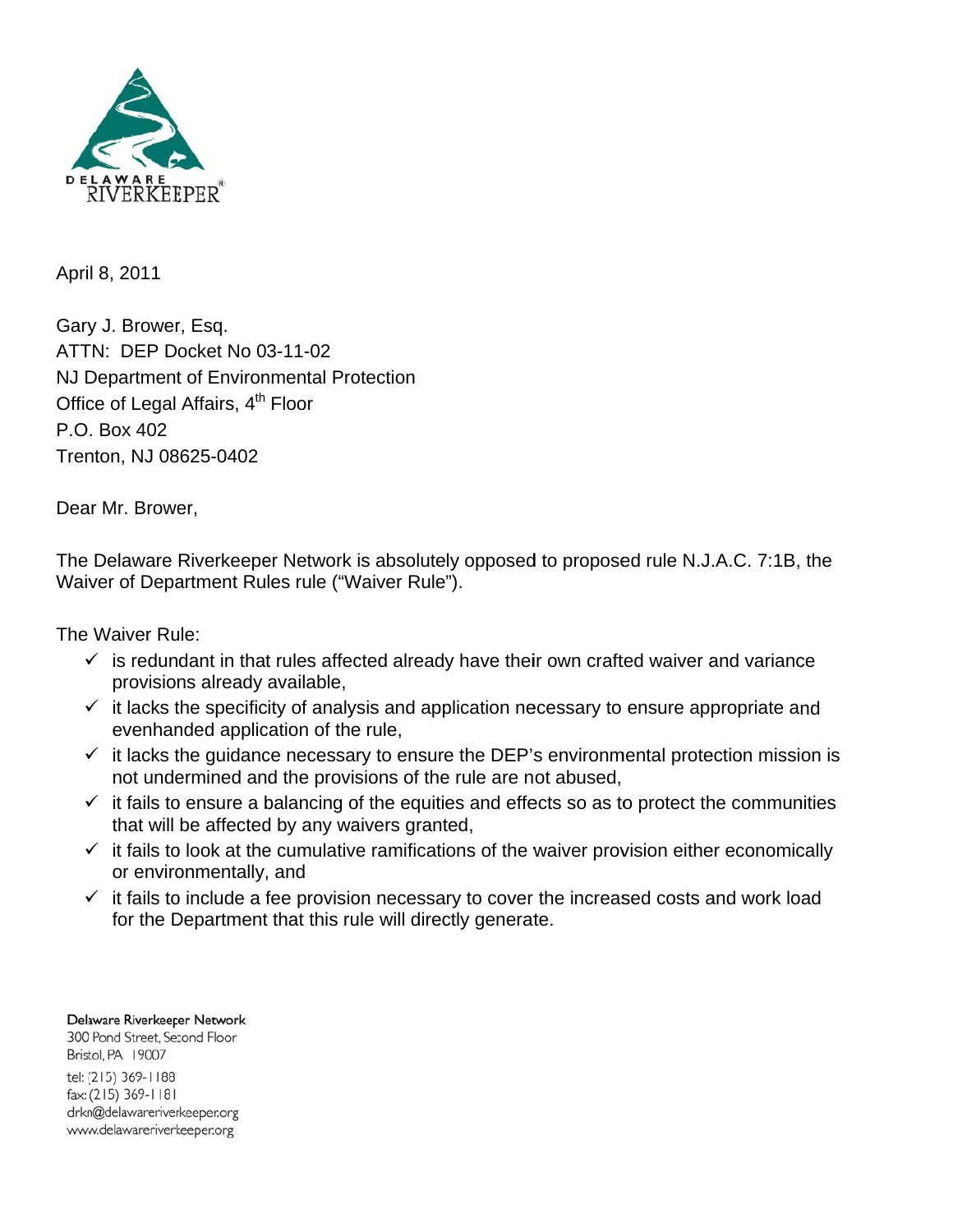Unfortunately, and embarrassingly, it is both a poorly conceived and poorly executed concept and document.

**If it has been determined that a waiver or variance provision in a particular law is inadequate, the appropriate response is a rule/regulation/legislation specific remedy that will address the specific requirements and shortcomings of the rule/regulation/law. A broad-brush response that has broad application is not likely to provide the targeted and most beneficial remedy needed.** 

**That this rule is about waiver, as opposed to modified application of rules to accommodate specific and unique circumstances highlights the intent to overreach.** If the rule were truly about ensuring more effective application of rules for purposes of environmental, health and safety protection, and other community objectives, then it would be about modified application of the law to suit unique and defined circumstances – instead it is about wholesale waiver of the law. Clearly, this rule is a broad-brush overreach by the government in order to allow unfettered actions by those undertaking projects that inflict community and environmental harm.

It is quite informative and inequitable that the Waiver Rule provides weakening or waiving the application of protective regulations in some circumstances based on circumstances, but does not similarly provide the option or opportunity to identify unique circumstances when strengthened, more stringent, stronger, protections are needed and likewise allow them to be required in order to provide greater protections to communities who may already suffer from overwhelming flooding problems, or toxic contamination from business operations in their communities, or from loss of fisheries vital to sustain local jobs and economies, etc. **If there is a rule that allows less stringent application of the law in some circumstances, there should likewise be allowed more stringent application of the law in other circumstances when the case can be made that it is warranted.** 

The Waiver Rule asserts that DEP's mission is to be advanced through effective and balanced implementation but really, the DEP's mission should be advanced by recognizing that priority protection of the environment provides economic, health, safety, and quality of life benefits to the entire state; where as a focus on "balance" introduces subjective prioritization that inevitably benefits one community to the detriment of another. True balance in implementation of environmental laws comes in the uniform benefits provided by environmental protection. **Protective environmental regulation may require developers, industry and others to change the way they do business, but it is an investment in change that properly ensures they internalize and fully cover the costs of their ventures. And protective environmental regulations ensure that our natural River and resources are protected in a way that protects our whole community – allowing our rivers and natural environments to serve and benefit multiple needs and communities, rather than the economic interests of a limited few. In short, protecting the environment is a legitimate and appropriate cost of doing business which should be paid for by the industry inflicting (or hopefully working to avoid) the harm.**

**The limitations on when this Waiver Rule can be used is actually quite limited – in other words, the universe of regulations to which it applies is expansive, over 97 rules by last count.** Fundamental protections from stormwater runoff that can cause flooding, erosion and pollution damaging to communities; protections for wetlands or limiting development in floodplains that also can put communities in the path of harm from flooding and pollution,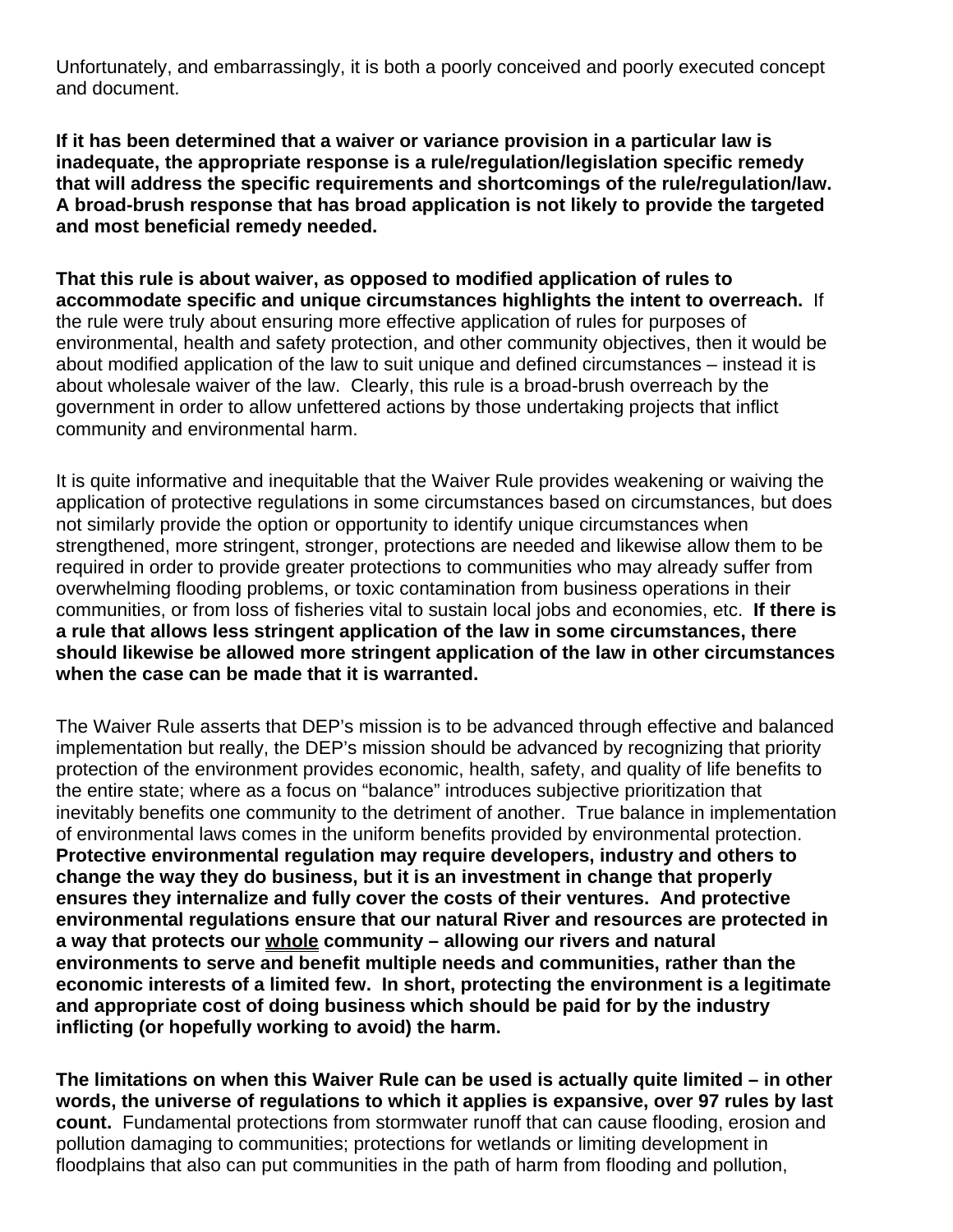inflicting irreparable harms as well as costs that must be shouldered by the taxpayers rather than the developers that caused the damage – are among the long list of programs subject to waiver.

The materials accompanying the Waiver Rule discuss a focus on transparency and predictability and consistency in the application of regulation. But rather than help accomplish these goals, the proposed Waiver Rule actually undermines them.

- $\checkmark$  It ensures that **different business and community constituents will be treated differently from one another** – one business will be held to the letter of the law and required to design their project and implement it in a way that fully complies with the law, while another is allowed to operate without complying with the requirements of law in whole or part.
- **Small businesses will be particularly disadvantaged** as they will lack the financial and personnel resources needed to pursue the waiver option; while bigger business operations with greater financial and personnel resources will be able to more easily compile the necessary information and application materials, to engage in the meetings and lobbying needed to successfully escort their waiver materials to a successful conclusion securing the requested waiver.
- And **neither agency personnel nor the public are promised a quality and quantity of information necessary to make a truly informed decision** or to provide informed public comment – as the rule does not obligate the creation of such materials nor ensure their release to the public at a time and in a fashion that guarantees an opportunity for public review and comment prior to decisionmaking.

So all in all this rule creates an incredible level of inequity, unbalance, and unfairness among businesses who might avail themselves of the opportunity.

**It is disturbing that the rule talks about alleviating business operations of the "burdens" imposed by environmental protection regulations – rather than recognizing that in fact these are protections, benefits and gains for the public at large.** By preventing polluted stormwater runoff, appropriate siting of projects or activities, by protecting valuable ecosystems, environmental rules and regulations are protecting the public and taxpayers from the threats, harms and costs of flooding, erosion, drought, pollution, damaged fish populations that support fishing and ecotourism, etc.

**The cost implications of failing to protect the environment are very real:** naturalized areas along a water body help prevent the erosion of public and private lands, including the undermining of bridges and roadways. Protection of our streams is much more cost effective than having to restore them once damage is done; preventing our infrastructure from being undermined is much more cost effective than having to repair preventable damage. Preventing harms such as erosion damage can save thousands when compared to the cost of repairing severe harm.

 $\checkmark$  A vegetated buffer along a waterway protects and supports the banks and other critical parts of a stream's make-up, allowing it to resist erosive forces and remain stable. The vegetation's roots hold the riparian lands in place, maintaining the hydraulic roughness of the bank, slowing flow velocities in the stream near the bank.<sup>i</sup> Also, the absorption ability of a vegetated buffer, especially when it contains a mix of woody shrubs and trees, slows down the water in high stream flows and soaks up water, reducing instream channel velocity and volume during storm events<sup>it</sup>, and thereby preventing nonnatural erosion.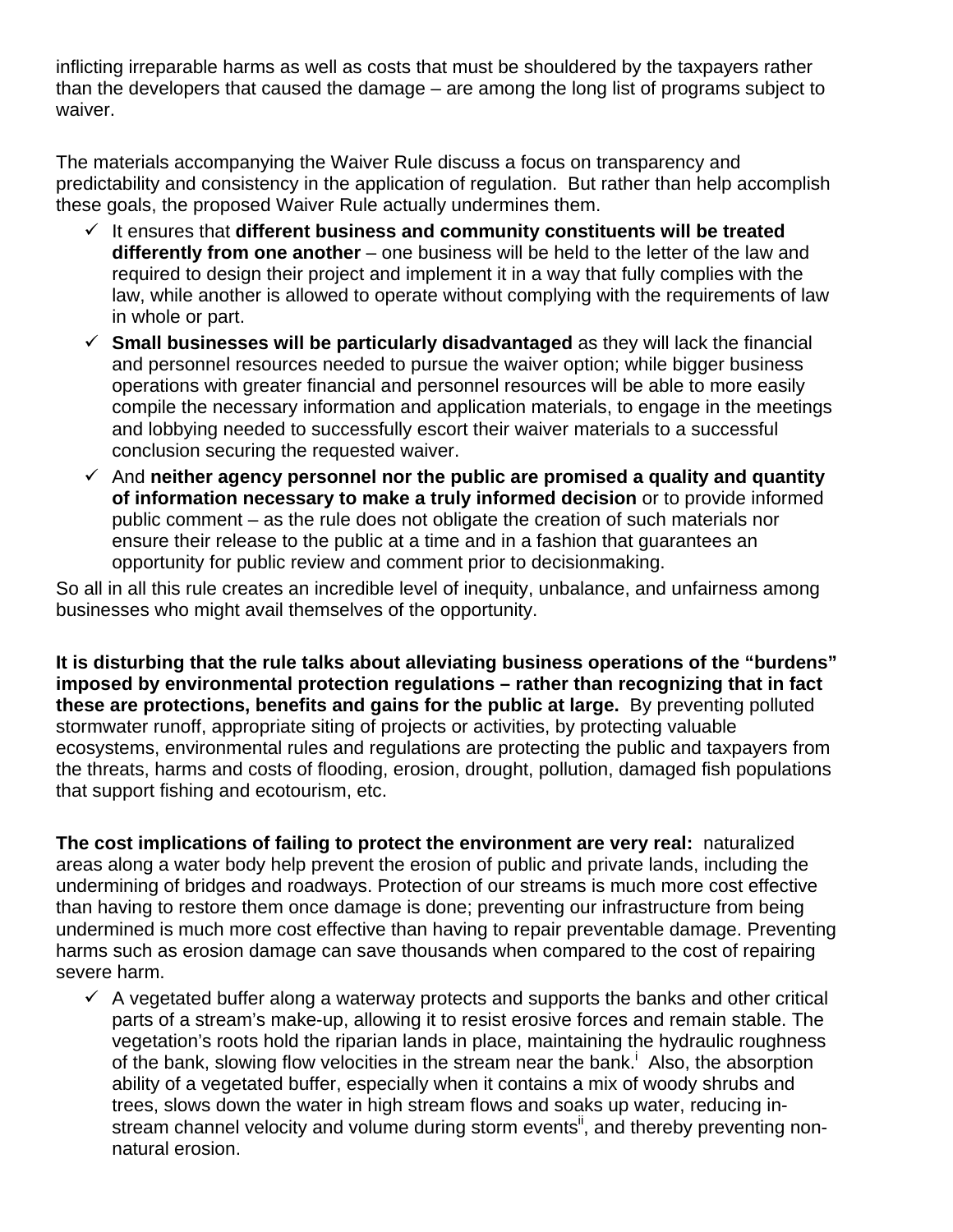- $\checkmark$  In Ohio, the DOT found that on average it costs between \$3-\$10 per linear foot to preserve a stream, while it costs almost \$300 per linear foot to restore it.<sup>iii</sup>
- $\checkmark$  Protecting our floodplains and buffer areas keeps people from building in the floodplain where they are vulnerable to floods and therefore flood damages while at the same time protecting our public and private lands from being literally washed away.

The Waiver Rule materials acknowledge that there already exists in law provisions for waivers and variances – so this rule is not needed, nor is it therefore appropriate. The waivers and variances in place were the subject of thoughtful consideration and debate by the legislature, regulators and/or the public within the specific context they were to be applied. A blanket waiver of environmental protection laws with such a broad brush is truly an overreach. **If the DEP feels that waiver provisions of individual rules need alteration, then those waivers, in the context of those individual rules, should be carefully crafted, considered and applied within the context of that rule to ensure the level of detail, specificity and application necessary to ensure the goals of the rule and the waiver are fully realized**. A broad-brush waiver of this kind necessarily lacks the focus necessary to prevent misapplication, misinformation, and gaping holes because of the lack of focus.

## **Important terms are used in the Waiver Rule and supporting information that are not defined, and as such ensure subjective, unbalanced, and unknown-to-the-applicantand-public application of the rule.**

- $\checkmark$  Words such as "impracticable" or "excessive" that can have a range of definitions depending upon who is defining and applying it.
- $\checkmark$  The definition provided for the term "unduly burdensome" is ill defined, including subjective criteria or criteria that could have but lack a quantitative limitation or their application.
- $\checkmark$  The rule proposal asserts that appropriate application of a waiver includes circumstances when strict compliance with a rule would be unduly burdensome, imposes actual or exceptional hardship, or results in excessive cost – these terms need clear and quantitative definition to be of objective application and value; and they need to ensure consideration of the burdensome ramifications to others in the community of granting a waiver.
- $\checkmark$  In addition, it needs to be clear what elements are to be considered when assessing these undefined and ill-defined terms. While a stormwater best management practice may increase the cost (i.e. burden) of a particular development project, there are also very real and more significant costs and burdens to taxpayers, neighbors and downstream residents that come from failing to use a stormwater BMP approach to development. The ramifications of granting the waiver need to be included in the analysis: what increased erosion and flooding effects does failure to require compliance with the law inflict? What decrease in the value of nearby properties would the failure to use the required stormwater strategies result in? What is the lost value in terms of ecotourism and lost days at work by flood victims that result from using standard detention basins as compared to beautiful and beneficial infiltration systems? Both sides of the coin need to be earnestly, honestly and fully evaluated. The costs/burdens that are suffered by the community from degradation are real costs and significant, longlived, burdens – they include lost market value of affected homes, loss of quality of life in the community, and increased taxpayer obligations to pay for emergency services, rebuilding eroded away infrastructure, repairing washed out riverbanks that cause pollution, infrastructure destabilization and the loss of public and private lands (through erosion) and more.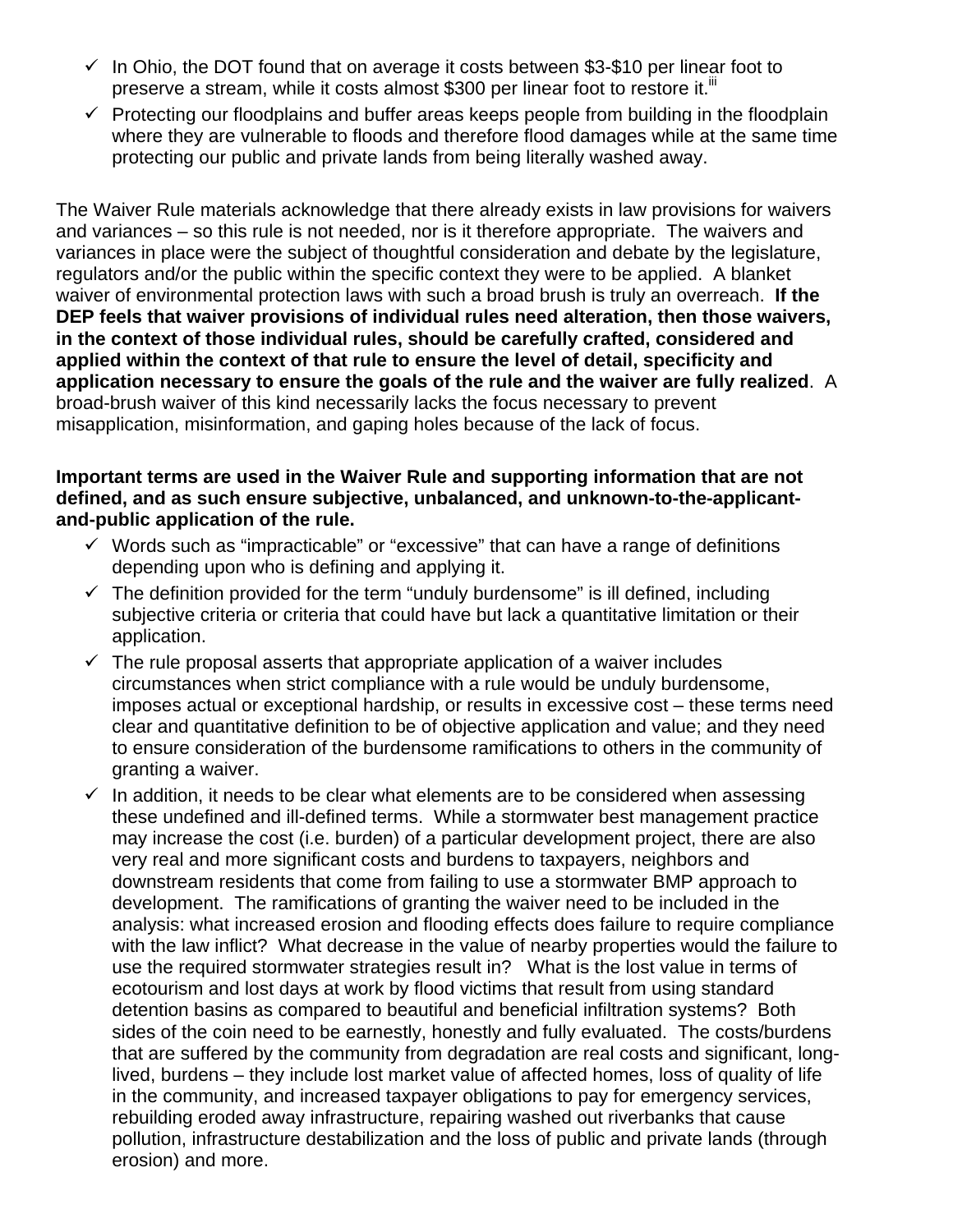**Protection of healthy environmental ecosystems is always more cost beneficial than damage with later restoration.** It is more cost beneficial in terms the out of pockets to do the restoration work as well as the economic benefits derived from a protected habitat versus a restored one. So **to the extent the Waiver Rule is accepting and encouraging of mitigation in lieu of protection it is failing to be environmentally and economically wise with resources.** Further, mitigated environments are no where near as functional ecologically or in terms of addressing stormwater runoff or pollution issues as mature habitats, and therefore cannot and should not be considered as being on par in terms of performance as mature habitats proposed for destruction by development or other activities for which a waiver is being pursued.

**Allowing waiver of ecological protections in the face of a claimed emergency is often, in both the short term and the long term, not wise and ends up being more costly in terms of ramifications and future repair costs.** For example, after flood events communities often use a claim of emergency need to support their request to scour out stream corridors, stream banks and floodplains. The result is increased future flooding and erosion that requires nearterm and long-term restoration and taxpayer dollars for emergency and rebuilding response. The proposed Waiver Rule allows for waiver without any guidance as to when it might be appropriate and to what degree – a rule that provides no guidance for full waiver of an existing regulation is reckless and opens tremendous opportunity for abuse and misapplication.

**The Waiver Rule's evaluation criteria are woefully inadequate and extensively subjective – without providing the objective assessment criteria for a waiver request this rule becomes little more than a rubber stamp for waiver requests.** The first provision of the rule 7:1B-1.1 states very bluntly that this is a rule applied at the agency's discretion  $$ therefore, its application is subjective and at the whim of the individual applying it. The issue of subjectivity is compounded by the failure of the rule to provide needed objective, quantitative, criteria and guidance as to how and when the rule should be applied; and the minimal guidance on application given is either subjective or woefully limited. Considering the broad expanse of the rules to which this Waiver Rule applies – over 97 at last count – objective criteria and clear guidance on its application is not just warranted but crucial.

The requirement of 7:1B-2.3 that the notice for request of a waiver simply be part of the public notice being pursued for the project does not go far enough. **The public notice required for someone pursuing a waiver -- a rather extreme measure in any circumstance, in that it is seeking to waive the requirements of existing law – should be the subject of its own notice and public comment process; to allow the notice of a request for waiver to be buried in the context of other regulatory notice requirements does a disservice to the public and denies the agency decisionmakers of the full value and benefits of the public comment process by limiting the public awareness of the request and therefore the need to comment.** If a separate notice is not deemed acceptable, then there must be specific notification mandates that make sure the inclusion of a waiver request is put front and center of any notice given so that the public can quickly realize and recognize that there is an effort to waive the requirements of the law, and that as such they will not be able to rely upon the protections of the law or our regulatory representatives to ensure public protection, and so the public is clearly alerted to the reality that the permit/notification/action in play is one they need to be much more involved in and vigilant over.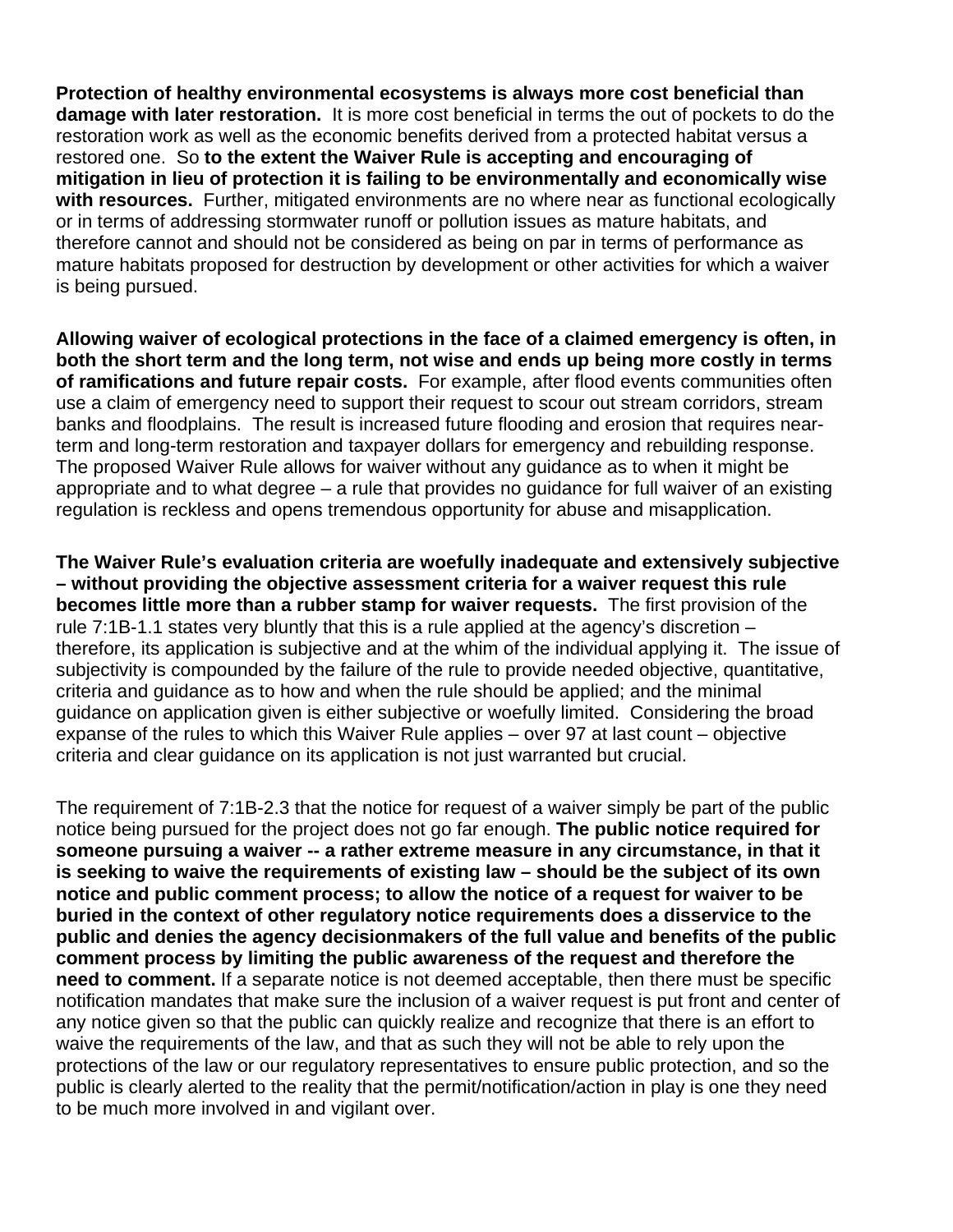**The assessment of economic impact fails to consider the economic ramifications of providing waivers – it simply asserts and assumes benefit and no where discusses the economic ramifications of a waiver, or the burden to the taxpayer that will result in having to respond to the harms caused by individual and/or cumulative grants of waiver.** For example – the cost of reduced property values for others in the community that result from pollution or flooding.

- While the property value of a home or business is dependent upon several factors, it is largely influenced by the features either on or nearby the site. A *Money* magazine survey found that clean water and clean air are two of the most important factors Americans consider in choosing a place to live. Living near a stream, creek or river increases property value. "Ocean, lake, and riverfront properties often sell or rent for several times the value of similar properties located inland."<sup>IV</sup> But, more than just simply living near a body of water, it is important that the water is clean in order to increase property value. <sup>V</sup> A case study from the Maine Agricultural and Forest Experiment Station compared property values for homes facing clean water versus water considered dirty or unclean. The study shows that property located near a high quality water body has a higher market value than if the water body has lower water quality and that in some cases the entire market value premium (increase) resulting from the waterfront location can be lost as the result of declining water quality. $V =$
- A loss of tree cover over a 15 year period (1985 to 2000) in Bucks, Montgomery, Delaware, Chester Counties, Pennsylvania and Mercer, Burlington, Camden and Gloucester Counties, New Jersey, reduced the ability of the Delaware watershed region's urban forests to "detain almost 53 million cubic feet of stormwater, a service valued at \$105 million."<sup>vii</sup> The same region "stored 2.9 billion cubic feet of stormwater in 2000, valued at \$5.9 billion."<sup>viii</sup> Waivers that reduce tree cover will increase runoff, and therefore the costs associated with preventing, managing and/or responding to that increased volume of runoff that, if left unaddressed is a significant source of pollution, flooding and/or erosion.
- Existing tree cover was found to prevent 65 million cubic feet of stormwater runoff in the Big Timber Creek watershed saving the community \$3.3 billion in stormwater infrastructure. In the Cobbs Creek watershed existing tree cover prevented 20 billion cubic feet of stormwater runoff saving the community \$1 billion in stormwater infrastructure.
- In the Mill Creek watershed existing tree cover prevented 6.7 million cubic feet of stormwater runoff saving the community \$350 million in stormwater infrastructure. And in the Frankford-Tacony watershed existing tree cover prevented 38 million cubic feet of stormwater runoff saving the community \$2 billion in stormwater infrastructure. This tremendous savings translates into \$176,052,455 per year of benefit/savings for the Delaware River watershed community. <sup>ix</sup>

The social and associated emotional and economic ramifications of this Waiver Rule and its affect on important realities like increased flooding and flood damages is given woefully short shrift. **The Waiver Rule, by providing waivers from critical stormwater, floodplain and development protections, will subject New Jersey communities, families, and taxpayers to the increasing ravages and costs of flooding.** Individual waivers will, in come cases, have an affect; over time the cumulative affect of multiple waivers will set in; and in both cases it will be New Jersey residents, citizens and taxpayers that have to pay the price for NJDEP and the Governor letting developers, industry and business off the hook rather than holding them responsible for all of the costs associated with their activities including the costs of preventing polluted stormwater runoff that inflicts harms on others.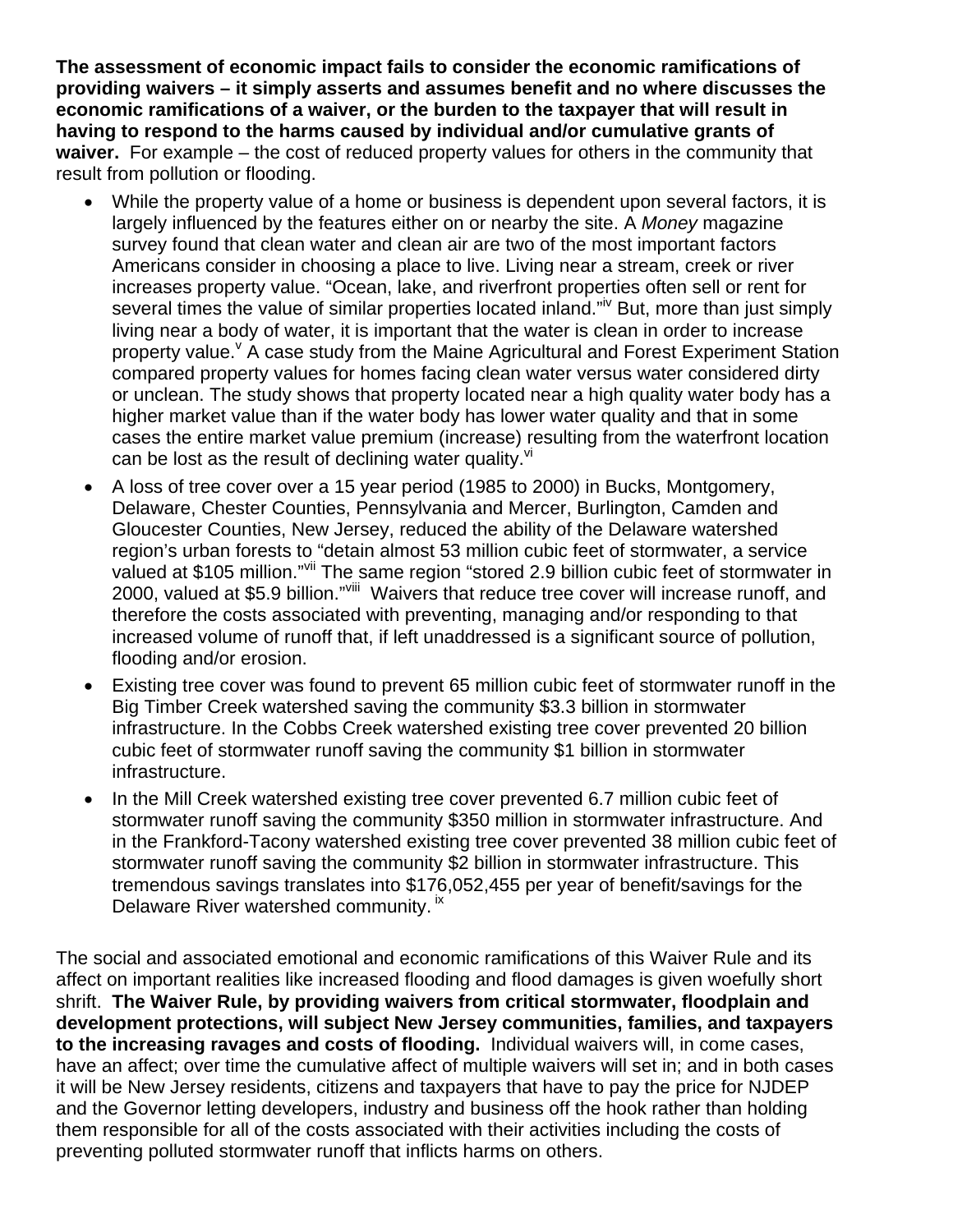**By allowing waiver from critical rules for development, storwmater runoff and floodplains, the proposed Waiver Rule will most certainly increase flooding, flood damages and flood pollution for communities – while the contribution to the costs and harms discussed below may be limited when talking about individual projects, when viewed cumulatively the cost over time becomes substantial** (as is already the reality for New Jersey after years of failing to properly consider and address these issues and as a result suffering the growing costs and harms of increasing flooding). In the wake of a flood communities have to deal with a variety of issues. The cost of emergency services that must be provided before, during and after a flood are immense and include both economic and psychological costs. What are the costs associated with flooding totally ignored by this proposed rule and the summary social, environmental and economic evaluation that is intended to support it?:

- Feelings of panic, anger, anxiety, disorientation, and despair emerge in the wake of a flood. Exhaustion, grief, desperation and depression can then set in. $^{\circ}$  The prolonged stress caused in the wake of a flood can lead to difficulty sleeping, irritability and outbursts of anger, difficulty concentrating, excessive drinking and drug use, reexperiencing the traumatic event, withdrawal, suspicion, frequent loss of self control, painful emotions, apathy or avoidance of emotions or post traumatic stress disorder. <sup>xi</sup> **Children can be more deeply affected than adults.** "Children may experience emotional and behavioral effects for months, one year or even two years following the disaster."<sup>Xii</sup> Children can, among other things, experience nightmares, fear, anxiety, increased physical hurts such as headaches and stomach aches, a decline in their academic performance, difficulty sleeping, even suicidal tendencies.<sup>xiii</sup>
- The economic costs of responding to a flood are increasingly varied and expensive. Responding to a flood requires response by a variety of emergency service operations and personnel including police and fire departments. There are also the costs associated with the local and county emergency response personnel, tracking floods, and cleanup attempts. After a flood, communities must be provided temporary housing, food and water. There must also be an investment of time and resources in providing ongoing information and assistance to flooded communities.
- Flooding destroys public and private utilities, costing homeowners and taxpayers to repair damaged power lines, roads and bridges, gas pipes, water treatment and storage facilities, and electronic heating and cooling systems.
- When flooding occurs, recreation is halted, ecotourism stopped.
- Other often unrealized expenses include health threats, and the cost of lost food and polluted drinking water. Repair, renovation and demolition operations that must occur in the wake of a flood "often generate airborne asbestos, mineral fiber that can cause chronic lung diseases or cancer."<sup>xiv</sup> Inhalation of asbestos can be fatal.<sup>xv</sup> Lead is another dangerous toxin that can be released during repair, renovation or demolition operations. If inhaled or ingested, lead can cause damage to the nervous system, to the kidneys, to blood forming organs and to the reproductive system.<sup>xvi</sup>
- After a flood, it is recommended that foods that came into contact with flood waters be discarded, and that all water should be considered unsafe until communities have been notified otherwise. These can be costly hardships for communities recovering from a flood.<sup>xvii</sup>
- Flooding can result in the growth and transmission of fungi which can cause illness such as mildew, mold, rusts and yeasts.<sup>xviii</sup> Some forms of the fungi can cause skin, respiratory and other disorders.<sup>xix</sup>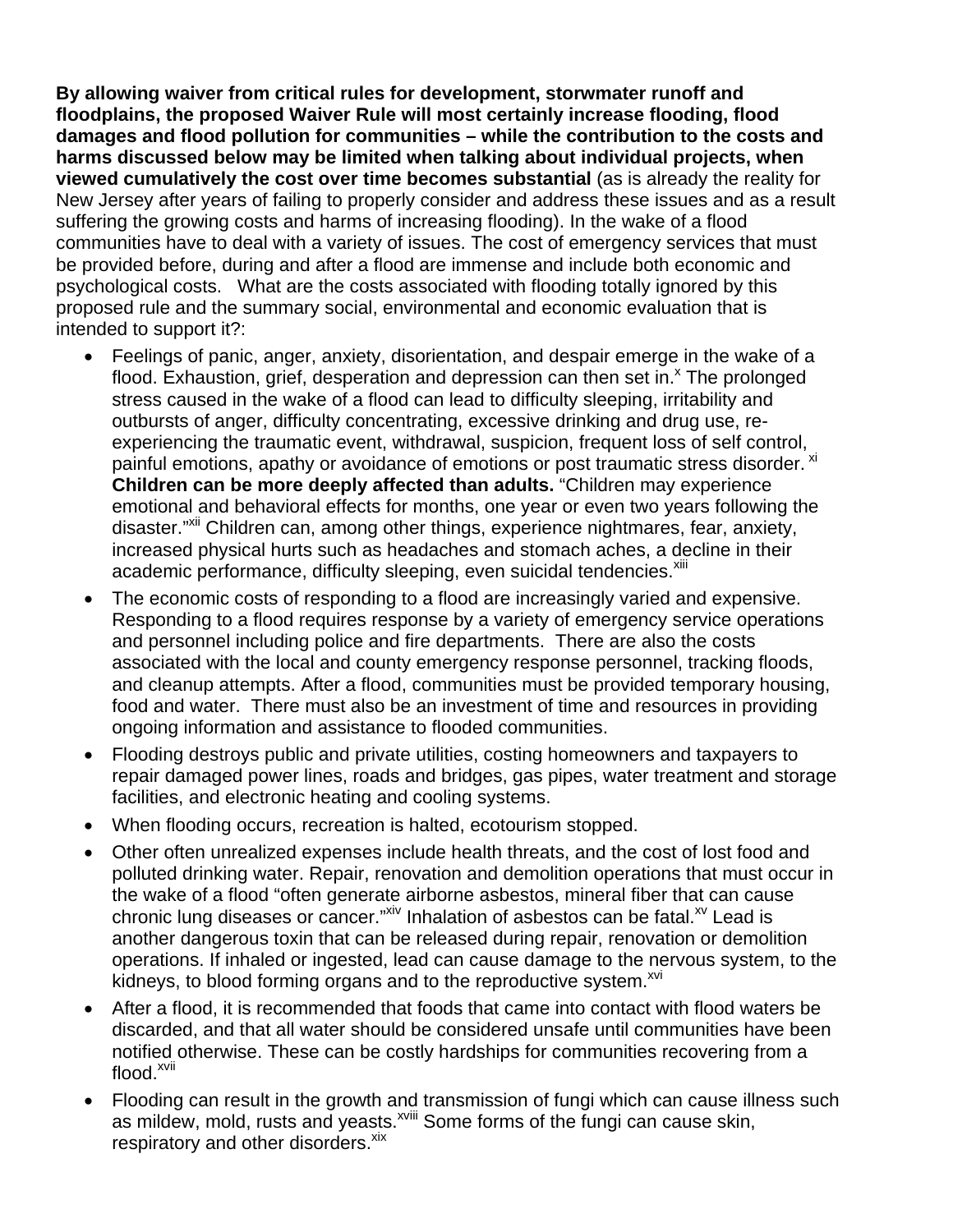- Waterborne illnesses caused by bacteria, viruses and protozoa in drinking water can also be a concern in the wake of a flood. $^{xx}$
- Flooding pollutes rivers with accumulated chemicals and debris from roadways and cities. Thunderstorms and hurricanes often lead to "Boil Water Advisories" as the result of sewage overflows at water treatment facilities. These advisories can be expensive, as well as the added cost of having to buy treated/filtered water. Catastrophic pollution releases such as a chemical spill or toxic discharge has similar costs when residents are advised not to use tap water.
- Flooding and flood damages increases the burden on the taxpayers that have to help fund the response and rebuilding that takes place. Since January 1, 1978 until February 29, 2008, payouts for flood damages from the National Flood Insurance Program have been staggering. New Jersey has received \$845,551,164 for damages to 82,203 properties.<sup>xxi</sup> Repetitive loss properties are a subset of the properties that collect from the National Flood Insurance Program. For the period January 1, 1978 thru September 13, 2005 (before Katrina) FEMA reports Pennsylvania, New York, and New Jersey among the top 10 communities for total repetitive loss payouts: New Jersey (at #5) is reported to have 6,778 repetitive loss properties receiving total payments of \$307,086,377.<sup>xxii</sup>

**The Waiver Rule's supporting documentation also fails to assess the increased burden on the agency of having to evaluate and respond to this new waiver request and process.** There will be increased agency resources that will have to be diverted to respond to the influx of waiver requests and yet there is no special fee to file such a request in order to cover those costs – the result is that agency resources will have to be diverted from other environmental protection efforts in order to respond to these requests to minimize environmental protection.

When discussing environmental impacts of the Waiver Rule there is a discussion of unacceptable environment and public health impacts. And yet **there is no discussion of what is deemed "unacceptable environment and public health impacts" nor is there any discussion of the unacceptable environment or public health impacts that result individually and cumulatively from waiving our environmental protection rules and regulations. In this section, as with social and economic considerations, the discussion and analysis is one-sided, skewed towards supporting waiver rather than objectively assessing the value of waiver.** 

**The materials released in support of the Waiver Rule are contradictory and internally inconsistent** – while they talk about avoiding unacceptable environmental harm on the one hand and that the waiver would result in net environmental benefit, buried in the last paragraph of the same section titled "Environmental Impact" the rule reverts to a discussion of minimizing the environmental harm that will result and only "partially" offsetting such harm. Which is it, will there be net environmental benefit to the same resources impacted by a waiver, or minimized harm with partial offsets which translates to there actually being a net environmental harm?

The mitigation allowed for achieving a claim of "net environmental benefit" in the definition of the term does not mandate that the affect or value or quantity of the mitigation exceed the environmental damage allowed by the waiver, it merely requires that the mitigation be beyond what the waived rule would have required – **so "net environmental benefit" can be achieved by an insignificant level of activity for the environment**; and in a case where the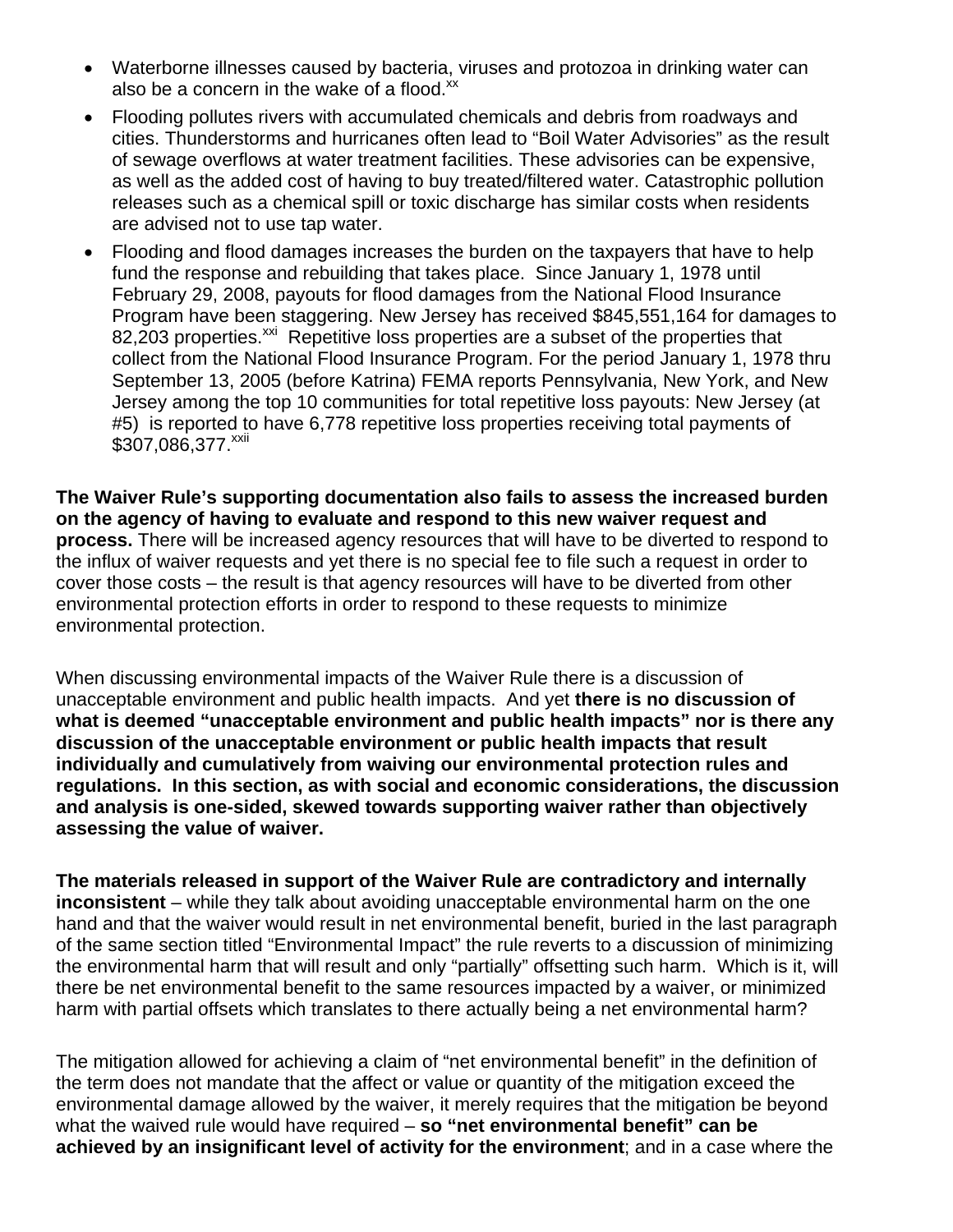rule being waived requires protection of a resource, and waiver allows its destruction, what would be defined as a net environmental benefit in that circumstance?

**The Waiver Rule fails to provide the guidance, criteria, public process, agency review process, or guidelines necessary to ensure objective application of the rule, net environmental benefit, net public protection benefit, and absence from agency and industry abuse.** 

**The fact is, that waiving rules designed to protect communities from the ravages of pesticides, radiation, air pollution, water pollution, stormwater runoff, abandoned wells, underground storage tanks for hazardous substances, hazardous waste sites, and the pollution emanating from brownfields inflicts environmental and community harm that cannot be undone. And by waiving rules that protect the environments that in a very concrete way protect the health and safety of New Jersey communities such as wetlands, forests, floodplains, green acre lands, and the highlands, this rule is in fact ensuring net environmental and community harm.** 

## **There is no room in New Jersey for the Waiver Rule.**

Billions of dollars of economic benefit and jobs depend upon healthy ecosystems – clean water, healthy and edible fish, abundant birds and wildlife, healthy native forests, pollution free nature. **The Waiver Rule fails to consider the individual and cumulative job impacts of application of the waivers.** Among the economic and job benefits of protecting the environments of New Jersey are:

- Many rural river towns are supported by seasonal tourist revenue.<sup>XXIII</sup> Recreation is a \$730 billion annual contribution to the United States economy.<sup>xxiv</sup> In New York, New Jersey, and Pennsylvania alone, the total economic contribution of outdoor recreation exceeds \$38 million annually, generating over 350 thousand jobs and adding additional economic sales and tax revenues of more than \$32 million. $x^{xx}$
- According to the Outdoor Industry Foundation, "more Americans paddle (canoe, kayak, raft) than play soccer", and "more Americans camp than play basketball".<sup>xxvi</sup> The U.S. Fish & Wildlife Service reports that in 2006 fishing was the "favorite recreational activity in the United States" with 13% of the population 16 and older (29.9 million anglers) spending an average of 17 days fishing in that year alone.<sup> $xxvii$ </sup> As a result, in 2006, "anglers spent more than \$40 billion on trips, equipment, licenses and other items to support their fishing activities." <sup>xxviii</sup> Of this, 44% (\$17.8 billion) was spent on items related to their trips, including food, lodging and transportation. xxix
- New Jersey state parks received 12 million visits in one year alone (1994), with wildlife recreation, fishing and hunting responsible for 75,000 jobs and generating \$5 billion in retail sales.<sup>xxx</sup>
- The total economic contribution of fishing in Pennsylvania, New York, and New Jersey exceed \$3 million.<sup>xxxi</sup> Another \$2.5 million is supplied from paddle based boating.<sup>xxxii</sup> Nearly \$2 million is spent on the gear to support these industries with another \$3 million generated from related travel.<sup>xxxiii</sup> In addition, nearly \$750,000 is generated in state and federal taxes on all of these water recreation income streams.<sup>xxxiv</sup> Graph 1 shows how the amount of money spent on recreation purposes breaks down specifically in the tristate area.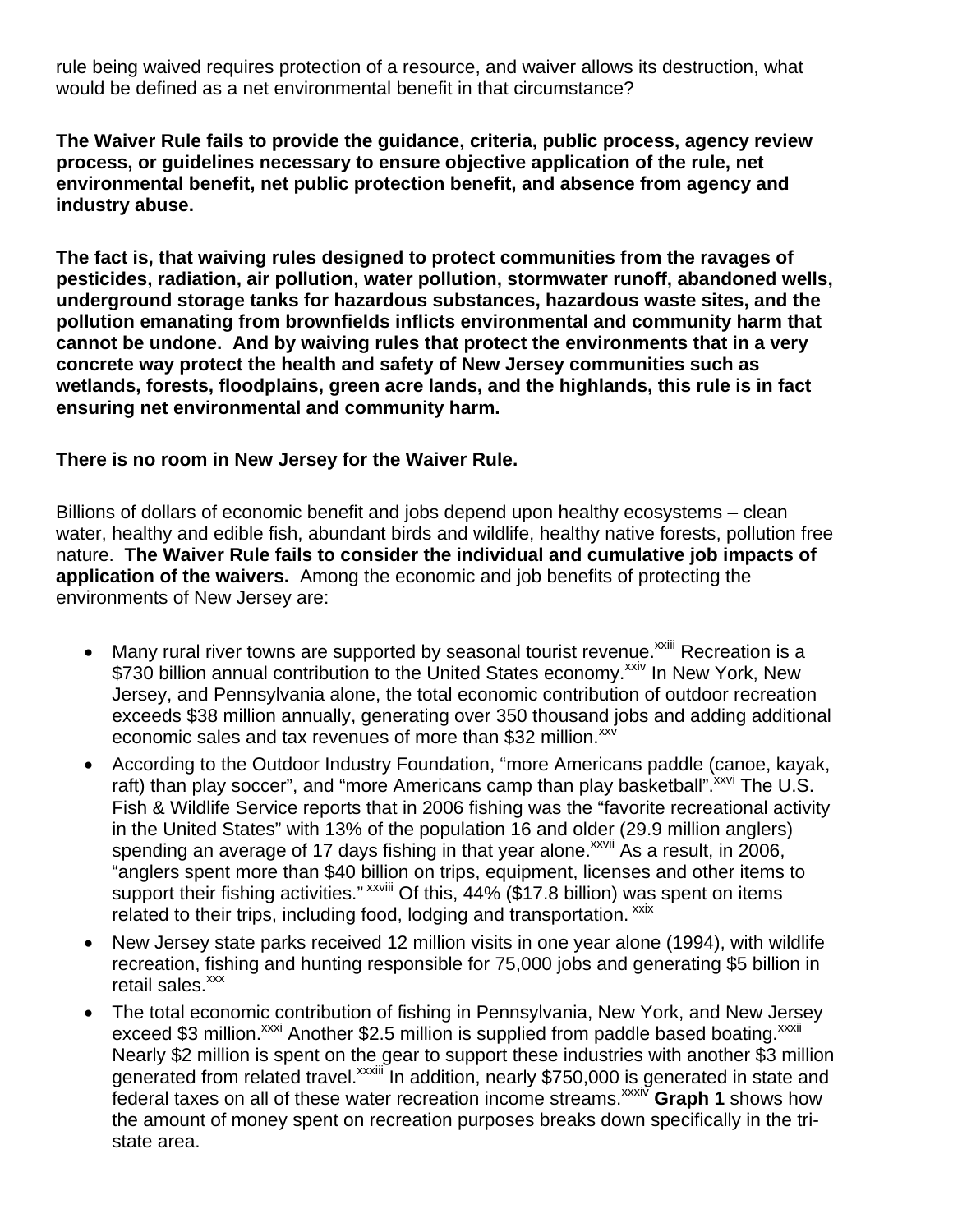

- In 2006, over 71 million Americans participated in wildlife watching including photography and observation, spending nearly \$45 billion dollars on travel, equipment, food, and lodging.<sup>xxxv</sup> Twenty-three million of the 71 million traveled away from home (more than a mile) to engage in their wildlife watching activities.<sup>xxxvi</sup> In New Jersey, it has been determined that watchable wildlife attracted 1.9 million participants in a single vear.<sup>xxxvii</sup>
- Wildlife viewing creates nearly 500 thousand jobs nationally, and generates \$2.7 billion in federal and state taxes.<sup>xxxviii</sup> In Pennsylvania, New York and New Jersey, 31% of the population participates in some form of wildlife viewing.<sup>xxxix</sup> These activities generated an estimated \$1 million in retail supply sales, \$623 million in trip related sales, \$217 million in federal and state taxes, and supported 35 thousand jobs. $x<sup>1</sup>$  The total economic contribution of wildlife viewing in the tri-state area exceeded \$3 million in the year 2002.<sup>xli</sup> The Outdoor Recreation Alliance estimates that New Jersey alone generated nearly \$4 billion from wildlife-related recreation in 2006, and reports that New Jersey ranks number six in the amount of economic activity created by in-state wildlife viewing activities.<sup>xlii</sup>
- Bird watching has become one of the most lucrative forms of recreation in the Delaware River watershed because of the diversity in avian species, and the wealth of attractive viewing areas. Bald Eagles, Red-Tailed Hawks, and migrating shorebirds such as Sanderlings and the Red Knot *rufa* can all be viewed within the watershed. In addition to being among the most lucrative activities for our region, birding is also among the fastest growing.
- In New Jersey, the Cape May Bird Observatory holds a spring weekend every year offering guided walks, boat rides, nature tours, book signings, movies, speakers, and birding. At the end of the three-day weekend they hold a world series of birding to discover how many birds each person has counted over the weekend. More than 200 birds have been spotted flying throughout the nature center's premises.<sup>Xliii</sup> The event raises more than \$500,000 annually to support bird conservation efforts and attracts bird enthusiasts from all over the world.<sup>xliv</sup>